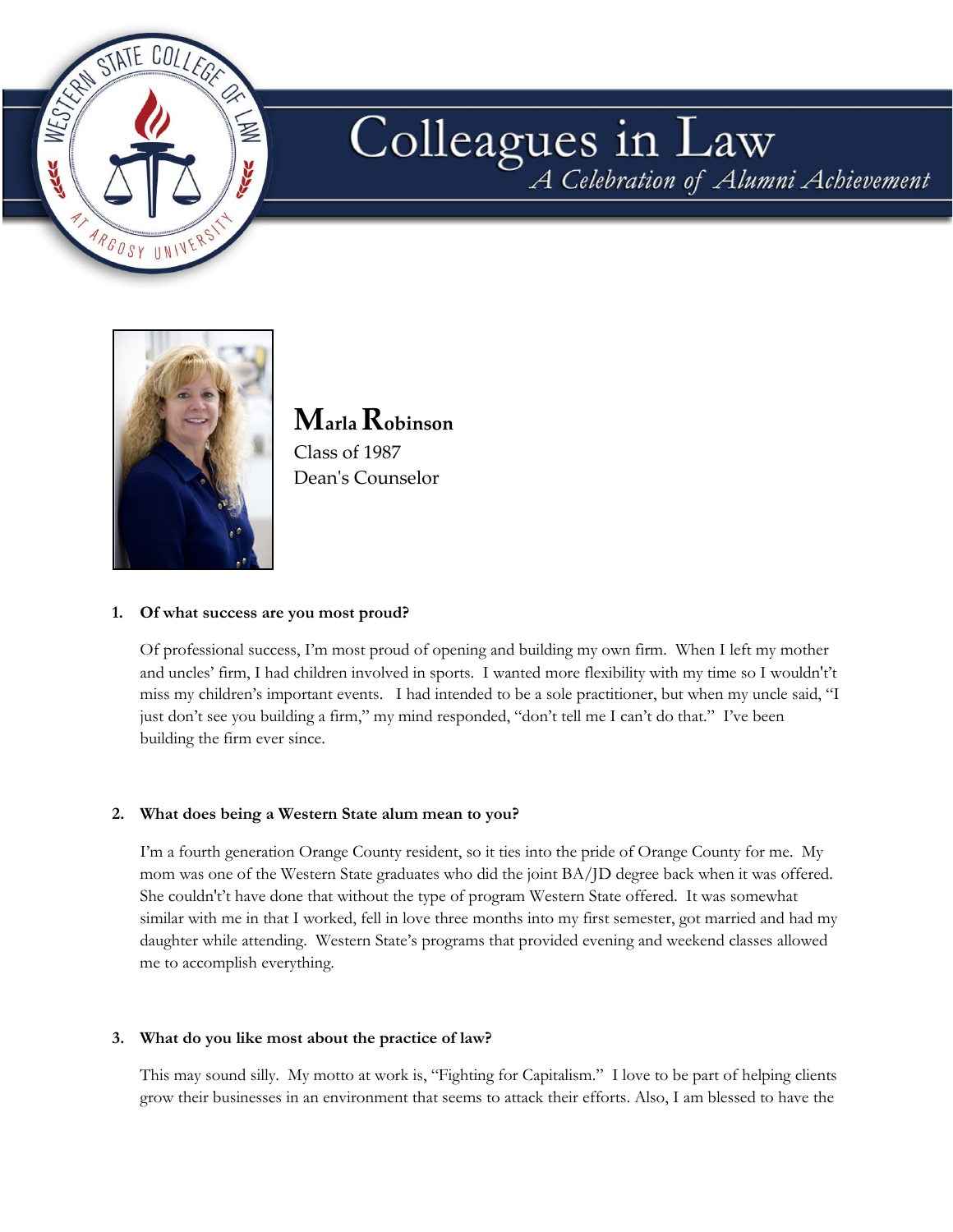greatest clients ever who I'm honored to also call my friends. One of my biggest (in revenues with the firm) clients I've known since I was 9 years old. I worked for him after college and throughout law school. Another large client used to be my neighbor and our children have grown up together.

#### **4. What do you like least?**

Litigation. I personally haven't litigated in over 15 years. I am thankful that my partner, James Jackson, another Western State graduate, handles that part of the practice perfectly.

#### **5. How has the practice of law changed from when you first started?**

It's changed a lot. Remember, I come from a family of lawyers—both my mom and two uncles. We just changed our letterhead from the old fashioned style; we have a logo now! And it's in color!

The greatest difference now, is that people review information on the internet and believe it to be true. I receive calls from individuals who are convinced that they know the law because they read about it online. I often have to tell them they were reading Federal law which is sometimes, especially in the employment law area, very different than California law. The Legal Zoom type businesses have actually resulted in increased business for our firm because we correct their mistakes and more often their lack of completing a project.

## **6. How do you view Western State's position in the legal community?**

Western State has an excellent position now. That's evolved over time. We've always had more sitting judges than any other OC law school. That's always made me proud of Western State, although it seems to be a little known fact in the community. When the school secured ABA approval, the community seemed to take note and consider Western State among the top law schools in the community.

#### **7. What do you see as the most important/pressing issue in the legal system?**

Lack of funding for the courts. Since I don't litigate, it's not my most pressing issue, but in the system, it seems to be. Everything takes so much longer, and it's that much more expensive for the client.

#### **8. What is your first memory of Western State?**

That's easy. My first memory of Western State was meeting my mom at the school for lunch because I attended high school next door. My first memory related to my attending was a little later. I was on my way to Cal State Fullerton to apply to enroll in an MBA program focusing on finance. I graduated in 1982, and the economy was very much like our last recession, so I made a similar choice as many recent graduates who had few jobs to choose from and decided to go back to school. I remember driving up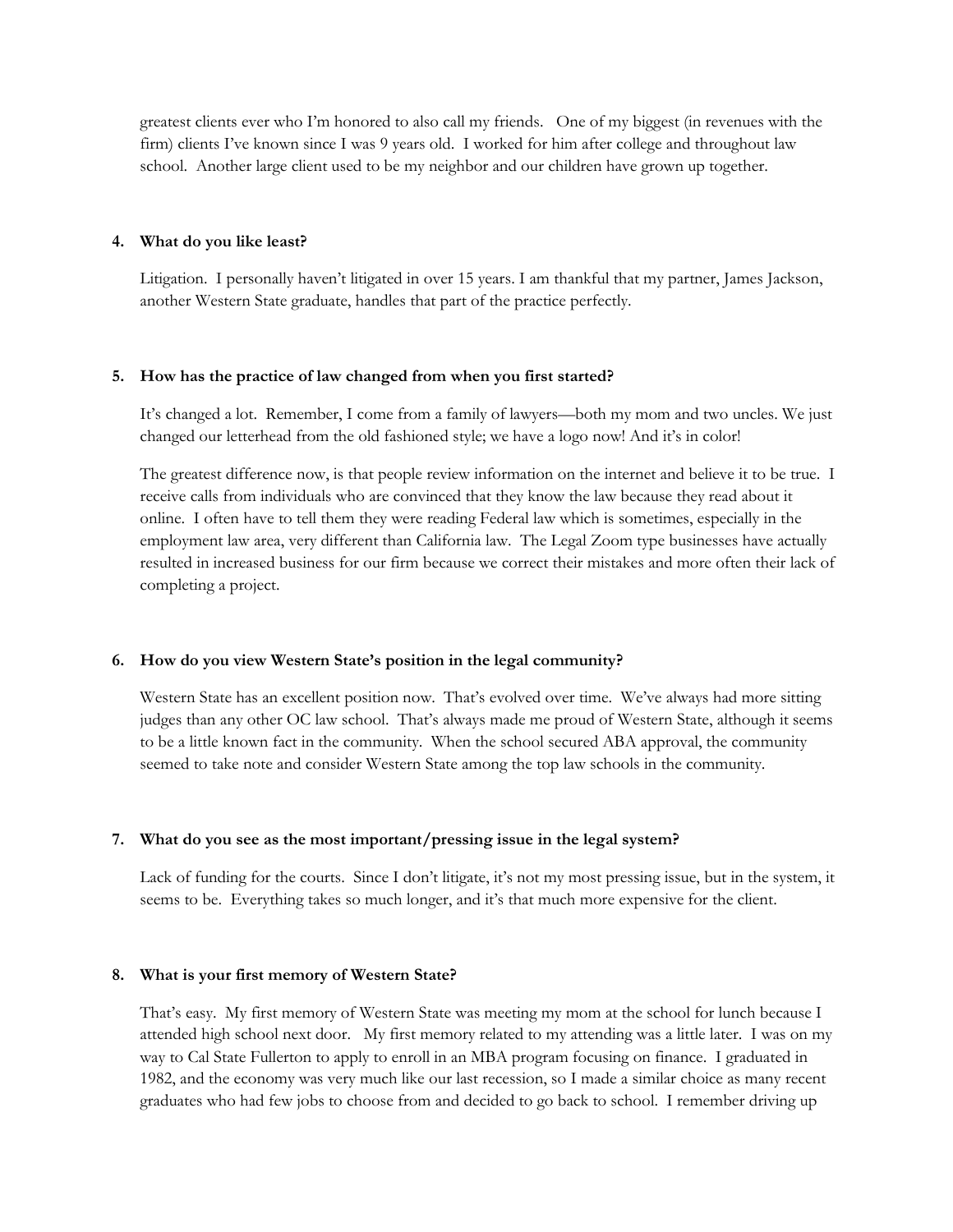State College with Cal State Fullerton on the right and Western State on the left. I figured I would drop in to the law school and just talk to them. After all, I'd spent my whole life responding to the question, "Are you going to be a lawyer like your mom and your uncles?" My mother was valedictorian of her class and very well liked. The staff in admissions practically begged me to enroll. When you are 22 years old and someone expresses that much of an interest in you, you take notice and get excited

#### **9. What are your favorite memories?**

That's hard… I have so many good memories. . Probably graduation—no—THIS is my favorite: Judge Gary Ryan, one of our favorite instructors, was teaching Remedies our last year. My friend, Emily Quinlan, skipped a Saturday class to go to the race track, and she won big. Professor Ryan's response the following Saturday class , was, "Your punishment is you are buying drinks after class for the whole class." And she did.

#### **10. Are the businesses you counsel primarily local, regional or national?**

Our clients are primarily local although we have quite a few clients who have operations nationally.

# **11. What is the distinction between doing business in Orange County now versus when you started practicing?**

I really have not noticed a distinction between doing business in Orange County now versus when I started practicing as it relates to my practice other than what all businesses deal with in constant and new regulations that makes businesses more expensive to run.

#### **12. What are the qualities of a good transactional practitioner?**

Litigation and business experience. As a litigator you learn how your transaction and the documents describing it will be attacked. When you learn these threats, you are better at drafting to avoid them. The members of my firm all have business experience which, I believe, makes us better lawyers. You have an advantage over other lawyers when you've actually had to read a financial statement, report to a board of directors, have a budget and the like.

# 13. How are the fortunes of the local economy reflected in your practice, and where do you see that **economy going during the coming year?**

The question is the answer. The local economy, while even at its worst, has always had good fortune. We are blessed to live in a community that thrives even in bad economic times. Our community seems to come out of every adversity stronger than ever. That has been the case with my practice. After each downturn, it grows even stronger. I see slow and steady growth for the year ahead. Our practice's growth this last year has allowed us to better serve our clients with the addition of my partner, Paula Clarkson, an